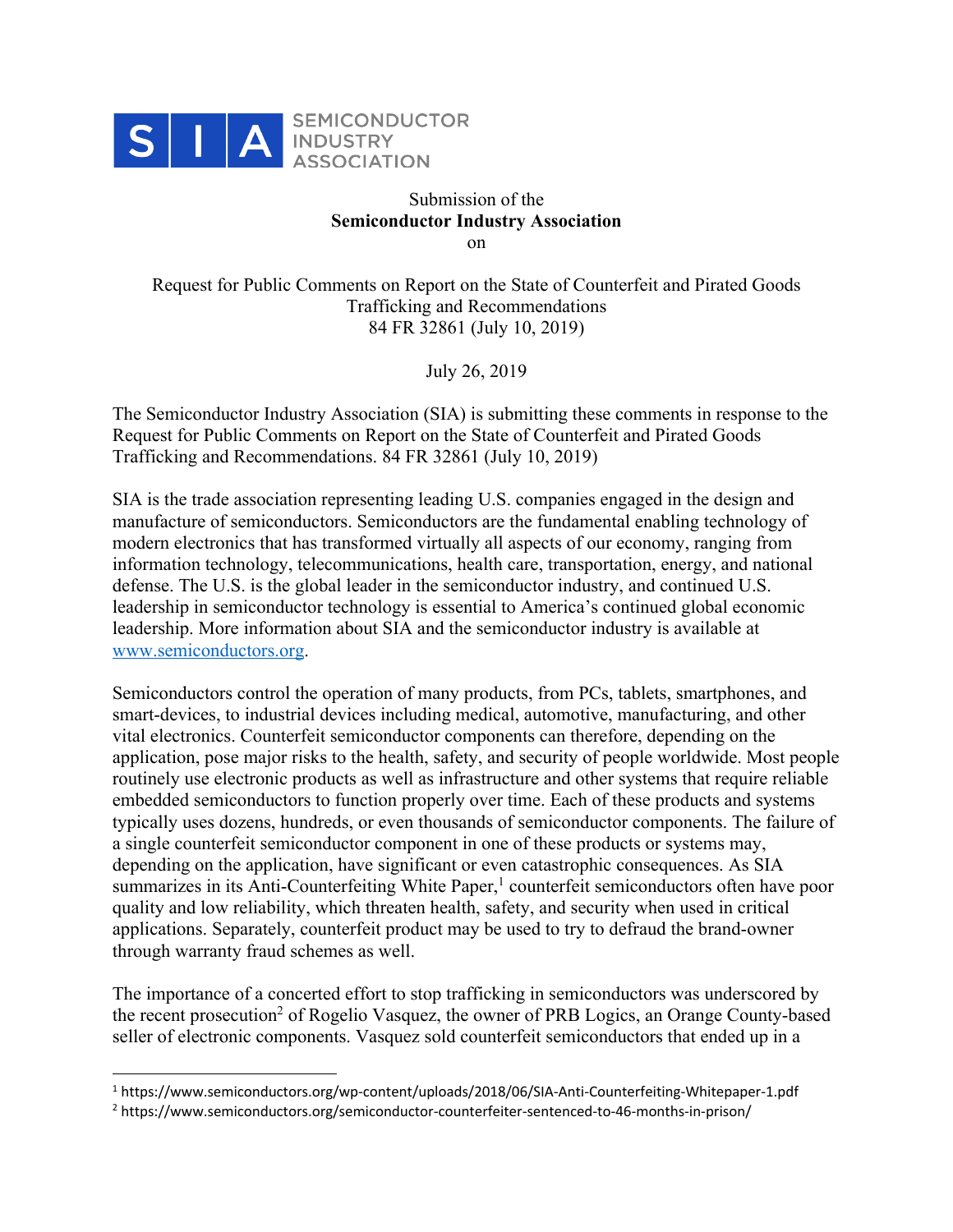classified weapon system used by the U.S. Air Force. He was sentenced to 46 months in prison after pleading guilty to a variety of charges, including trafficking in counterfeit goods. In 2015, Peter Picone was sentenced to 37 months in prison after he imported thousands of counterfeit semiconductors and sold them to U.S. customers, including contractors supplying them to the U.S. Navy for use in nuclear submarines.

SIA strongly supports the focus on combating trafficking in counterfeit and pirated goods. SIA offers the below feedback on the relevant sections in the Presidential Memorandum.

*(1.) How are your interests affected by counterfeit or pirated goods imported through online third-party marketplaces and other third-party intermediaries as those terms are defined in the Presidential Memorandum? (Specific examples and/or data would be helpful, including on the origins of counterfeit and pirated goods and the types of counterfeit and pirated goods that are trafficked. Information that is not publicly available can be submitted as "business confidential" in accordance with the instructions in the ADDRESSES section).* 

Counterfeit semiconductors typically are in the form of remarked/rebranded product intended to defraud the purchaser. Old product may be remarked to appear as a new/different product, a product of one manufacturer may be remarked to appear as that of another (called "clones"), product may be stolen and remarked, or otherwise harvested from electronic waste from end-user products like appliances (e-waste), often in China.

SIA member companies report that counterfeit semiconductors are sold on multiple online thirdparty marketplaces. One SIA member company reported that, each month, they request the removal of approximately 2,000 infringing listings, with the majority being on Chinese websites (including Taobao, Alibaba, HC360, and China.makepolo).

*(5.) Are there Federal agency data collection or standardization practices, or practices involving provision of data to parties, that could promote more effective detection, interdiction, investigation or prosecution of underlying violations of U.S. customs laws and of intellectual property rights?*

One method that the federal government has used to detect and avoid counterfeit electronic parts is the Government-Industry Data Exchange Program (GIDEP). When used properly, GIDEP is a way for the government and for government contractors (both prime and sub-contractors) to share information about potential counterfeits that have entered government supply chains, with the goal of ensuring future procurement decisions do not purchase additional counterfeits. A March 2010 GAO report found that numerous contractors avoided reporting information to GIDEP over "concerns about the legal implications of reporting a part as suspect counterfeit before it had been proven".3 To help combat this problem, DFARS Rule 252.246-7007 made reporting in GIDEP mandatory for any contractors or brokers that come across suspected counterfeits. However, reporting in GIDEP by contractors, brokers, and government has been dramatically declining (see data below). While this might lead some to believe that this has

<sup>3</sup> https://www.gao.gov/assets/310/302313.pdf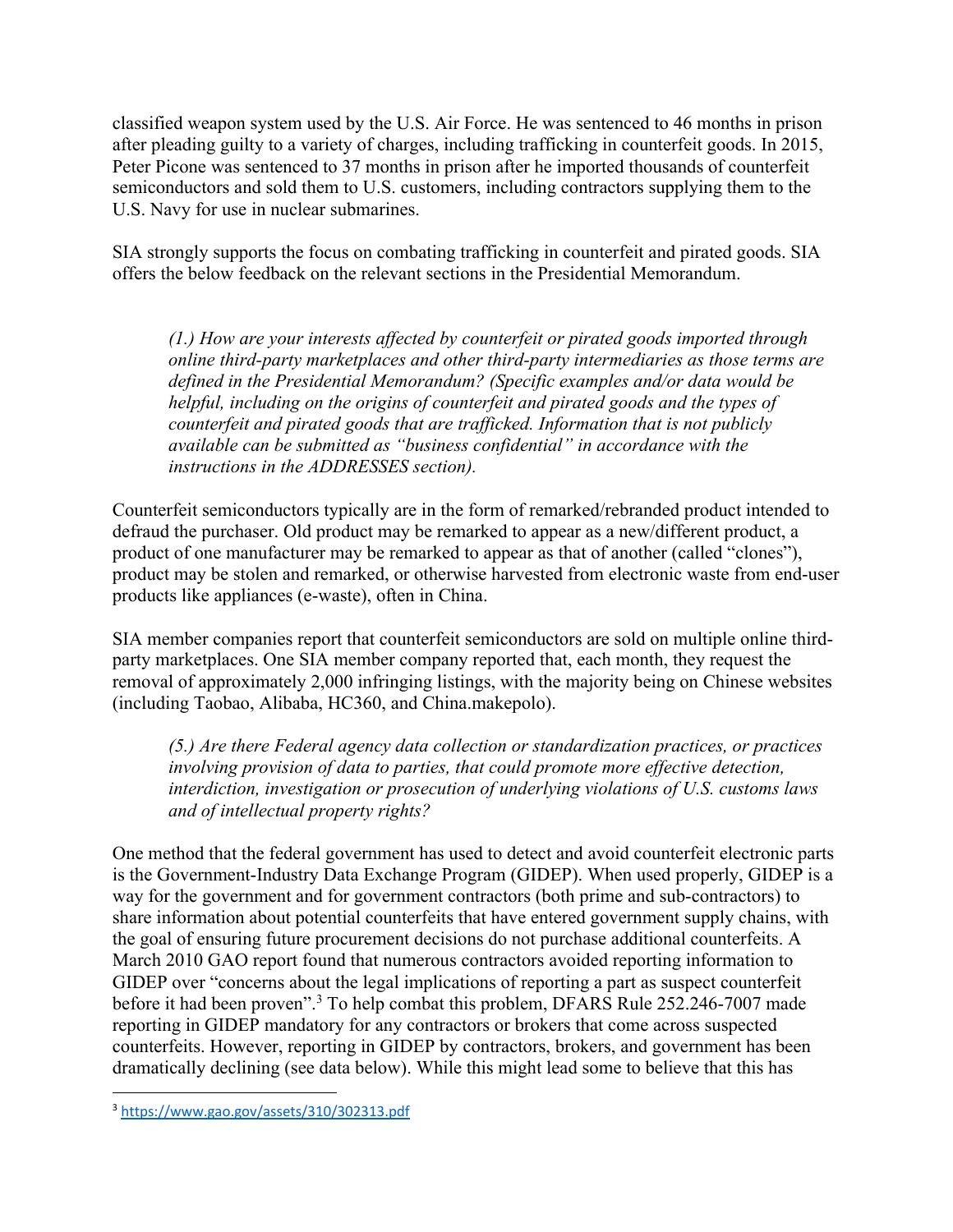meant the problem of counterfeit semiconductors has been eliminated, SIA believes that this is not the case and that GIDEP data does not accurately reflect the scale, or the pattern, of counterfeits within government supply chains. Anecdotally, prosecutions of semiconductor counterfeiting has been continuing, with one case, that of Rogelio Vasquez, resulting in the seizure of over 160,000 counterfeit and suspected counterfeit data. Additionally, some private databases have shown the scale of suspected counterfeits to be much higher.

| <b>GIDEP Annual</b>         |  |  |  |
|-----------------------------|--|--|--|
| <b>Reporting of Suspect</b> |  |  |  |
| <b>Counterfeit Devices</b>  |  |  |  |
|                             |  |  |  |
|                             |  |  |  |
|                             |  |  |  |
|                             |  |  |  |
|                             |  |  |  |
|                             |  |  |  |
|                             |  |  |  |
|                             |  |  |  |
|                             |  |  |  |
|                             |  |  |  |
|                             |  |  |  |
|                             |  |  |  |
|                             |  |  |  |
|                             |  |  |  |
|                             |  |  |  |
|                             |  |  |  |



*(8.) What policy remedies, including administrative, regulatory, or legislative changes by the Federal Government (including enhanced enforcement actions) could substantially reduce the trafficking in counterfeit and pirated goods and/or promote more effective law enforcement regarding the trafficking in such goods? Please reference any available analyses that shed light on the efficacy and potential impacts of such proposed remedies.*

One of the most effective mechanisms in stopping counterfeit semiconductors are through increased seizures at the border and not tying seizure data/recognition to the monetary value of the product, which makes seizing counterfeit luxury items more financially attractive than less expensive electronic components. Given the pivotal role of semiconductors in enabling the functionality of an array of technology products, counterfeit semiconductors may pose more significant risks than most other counterfeit products. Unfortunately, CBP metrics that track the number of shipments or the dollar value of counterfeits seized, underestimate the impact that seizures of counterfeit semiconductors have on health, safety, and national security. For example, a counterfeit semiconductor might only have a retail value of 10 cents, but its failure can cause a \$1,000 electronic system to fail. The CBP port would only get 10 cents of credit if an officer seizes the semiconductor, but \$1,000 credit for seizing the counterfeit system. CBP seizures of counterfeit semiconductors have declined in recent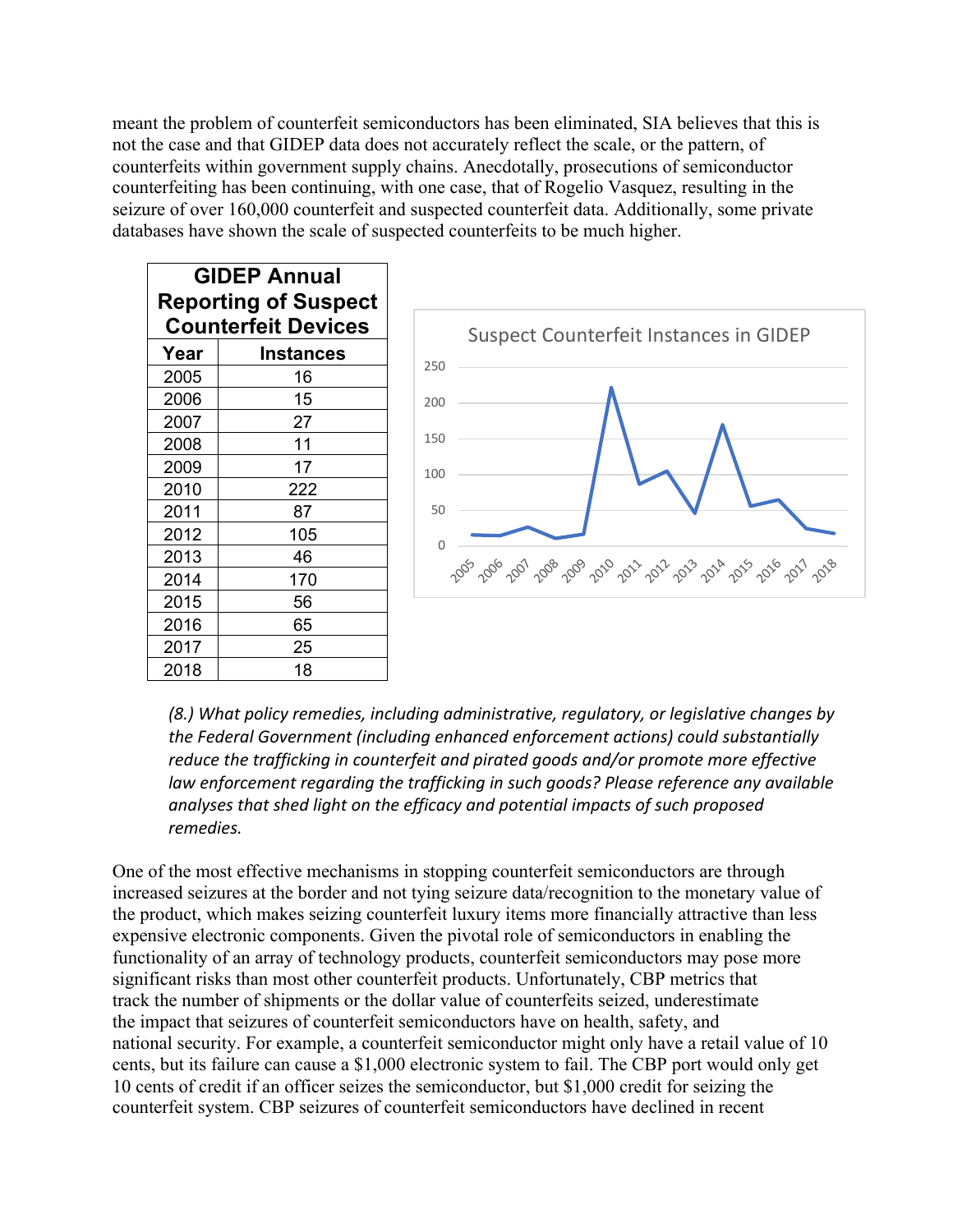years (as shown in the chart below), and **SIA calls on CBP and other agencies to prioritize the seizure of counterfeit semiconductors**. The problem of counterfeit semiconductors in this country has not been eliminated, it is still a real threat that deserves attention by CBP.

| Fiscal | # of Seizures | <b>One Year</b> |
|--------|---------------|-----------------|
| Year   |               | Change          |
| 2012   | 180           | N <sub>C</sub>  |
| 2013   | 228           | $+27%$          |
| 2014   | 240           | $+5%$           |
| 2015   | 447           | $+86%$          |
| 2016   | 386           | $-14%$          |
| 2017   | 123           | $-68%$          |
| 2018   | 142           | $+15%$          |

SIA members report that CBP does a poor job in sharing seizure data internally and with HSI. There does not appear to be a common database for CBP officers or HSI investigators to identify patterns such as a broker importing counterfeits into different ports of entry. SIA members receive letters from the fines, penalties and forfeiture officers at various ports, but such letters appear to be kept at the local ports rather than being indexed and collated by CBP centrally. It is also not a consistent practice, and there is no way to connect a seizure letter to a detention inquiry. A central index should collect information on all seizures from all ports for the past three years of semiconductors from a specific shipper (or shipper address) or to a specific importer, or of a specific trademark owner's products. **SIA recommends that CBP establish a pilot program to centralize data for semiconductors and network equipment.**

SIA member companies have reported receiving notices of final goods that have been seized by CBP for having counterfeit semiconductors installed within them. However, it is currently unclear if CBP data collection practices currently count these seizures as seizures of counterfeit semiconductors. **SIA calls on CBP to clarify if current seizure data released on semiconductors includes seizures of final goods with counterfeit semiconductors installed within them, and to work to make this data publicly available if not.**

Recently, CBP has shared a new practice that counterfeiters have used to evade enforcement actions. There has been an increase in the importation of "blank" semiconductors. "Blank" semiconductors refer to semiconductors that are being imported without any trademarks or logos on them, but that will likely thereafter be marked with fraudulent markings. In this case, even though a CBP officer might suspect these blanks of being counterfeit because it is blank, or for some other reason (for example, unprofessional packaging), they are not able to seize the components since a counterfeit is defined as a "spurious mark." In the absence of a fake mark on the product that would give rise to a trademark violation, CBP is unable to seize the goods. While there may be some limited legitimate reasons for a rights holder to import "blank" semiconductors (for example, manufacturers shipping semiconductors too small to have something printed on them, in which case they would include logos and other information on outer packages and shipping documents), the majority of these blanks that CBP are seeing are likely to be used to create counterfeit marks to misrepresent the product with an intent to deceive the purchaser. **To address this practice, CBP should increase referrals of these suspected**